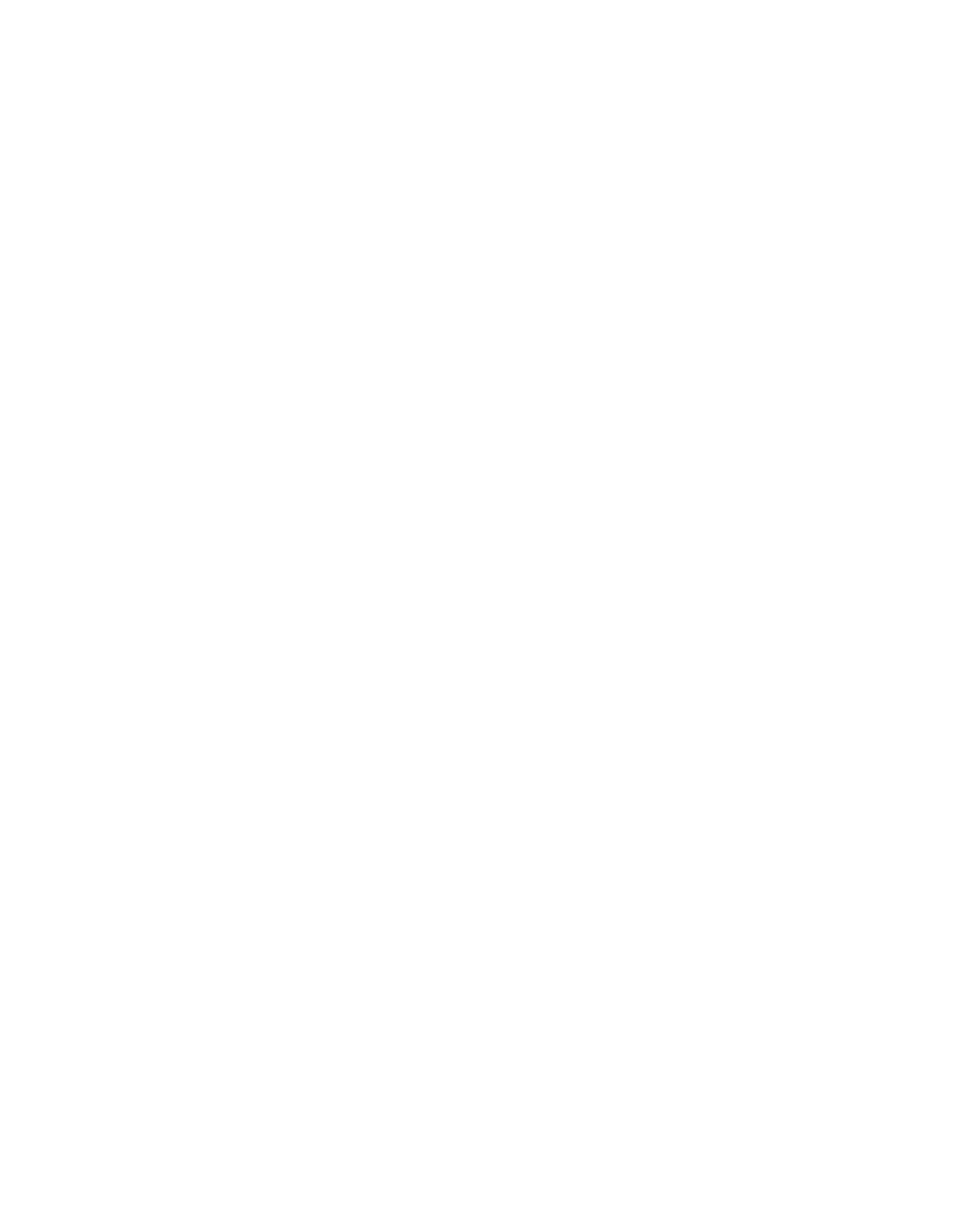### **What is College in the Schools?**

College in the Schools (CITS) is a concurrent enrollment program administered by Fond du Lac Tribal and Community College (FDLTCC) through the Minnesota State system. When enrolled in a FDLTCC course through CITS, you are eligible to receive both high school and college credit.

Minnesota State policy:<http://www.minnstate.edu/board/procedure/305p1.html>

### **Eligibility Criteria**

Students are eligible for admission to the CITS program if they are a:

- High School Junior who ranks in the upper one-third of their class, have a score at or above the 70th percentile on a nationally standardized norm-referenced test, or have at least a 3.0 GPA
- High School Senior who ranks in the upper one-half of their class, have a score at or above the 50th percentile on a nationally standardized norm-referenced test, or have at least a 2.5 GPA
- High School Freshman and Sophomore students who rank in the upper one-tenth of their class or attain a score at or above the 90th percentile on a nationally standardized, normreferenced test or have a favorable recommendation from a designated high school official to enroll in that course.

Students eligible for College in the Schools must fill out a CITS application, students can complete an application online at: [Online Application \(minnstate.edu\).](https://eservices.minnstate.edu/adm/public/studentWelcome?campusId=163&appType=underGrad)

Fond du Lac Tribal and Community College offers many options for placement:

- 1. The college can use Accuplacer, ACT, SAT, and MCA scores for course placement;
- 2. If students do not have scores from the tests previously listed, the High School Grade Point Average (GPA) or guided self-placement will be used to place students into courses; an
- 3. Students may also use previously passed English and Math courses for placement; please request that your previous college/university send us an official transcript and inform our Admissions staff. Please contact a Fond du Lac Tribal and Community College advisor or program coordinator to register for classes and to discuss course placement options.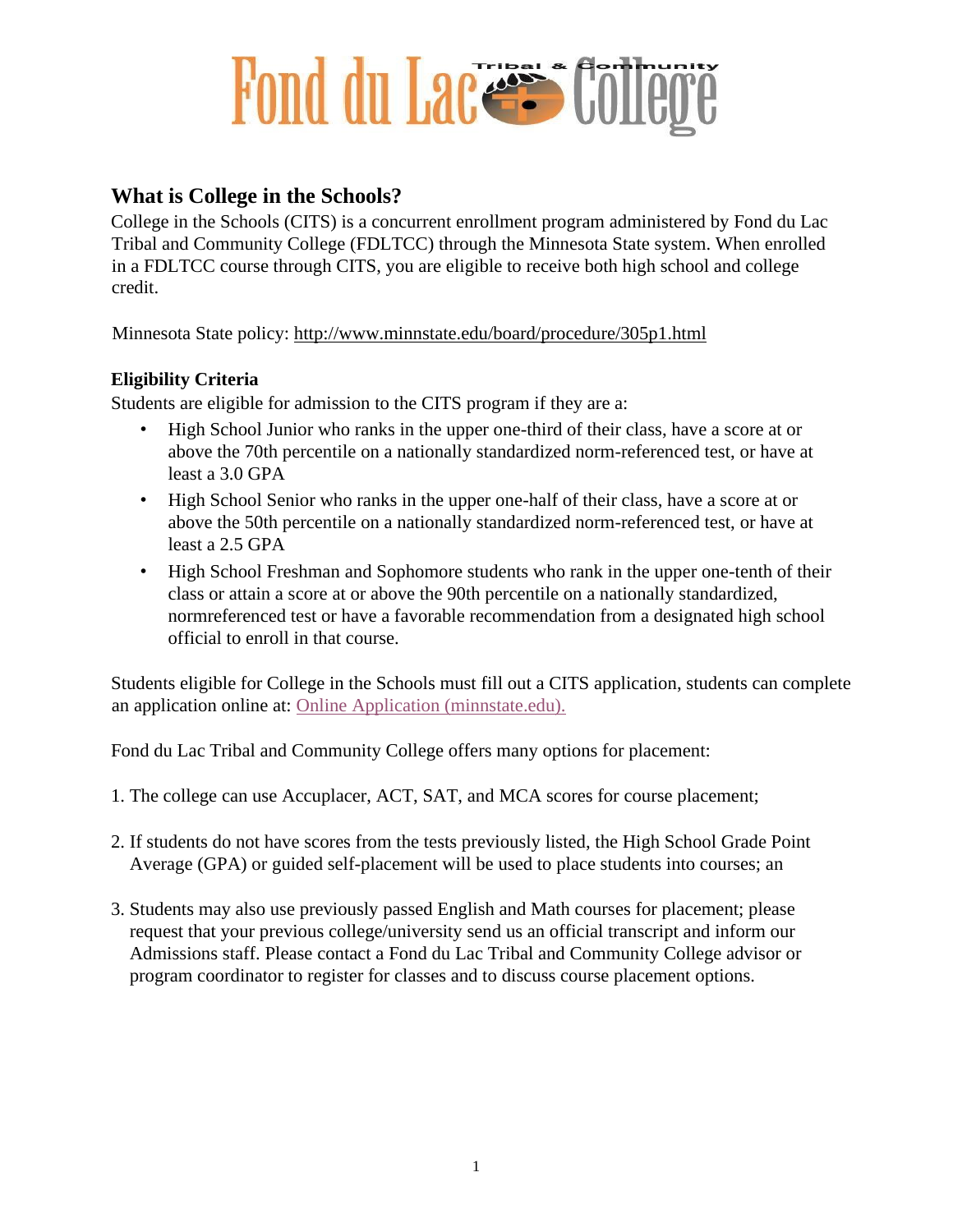#### **Waiver**

In some cases, students not meeting the class rank, required grade point average or test scores may appeal to enroll in the CITS program. To appeal, the student and their counselor must fill out a FDLTCC waiver form. The CITS coordinator at your High School will have access to the waiver form.

#### **Registration- Add/Drop/Withdraw**

Registration for CITS courses occurs as part of the regular high school registration process. The high school instructor/CITS coordinator will assist you with the paperwork process.

Add/drop policy for CITS states the student has the first 25 days of FDLTCC's campus academic schedule to add or drop classes. After this date, a "W" (for withdraw) will appear on the student's transcript. Students wishing to drop after the 25th day must fill out a petition with their CITS coordinator. Students have until the 60th day of the semester to withdraw from a class.

Students should check with their instructor and CITS coordinator to ensure they are on the class roster. Students can also check their registration information using their FDLTCC student account:

https://fdltcc.edu/log-in/

#### **Course Prerequisites**

Most FDLTCC CITS courses have test score or class prerequisites. Please refer to CITS course catalog for additional information regarding course requirements.

#### **Course Load**

**CITS students** can register for up to 18 credits per semester. If students wish to exceed 18 credits they must appeal to the VP of Academics.

#### **StarID**

You will use your StarID and password to login to your student account. If you need to retrieve your StarID please follow this path https://starid.minnstate.edu/  $>$  What is my StarID  $>$  I know my email address. Enter the email address you used to apply to the college. You will be sent a verification code to enter in order to retrieve you StarID.

#### **FDLTCC Eservices**

As a college student at FDLTCC you have a student account, access to our online learning environment (Brightspace or D2L) and a student email.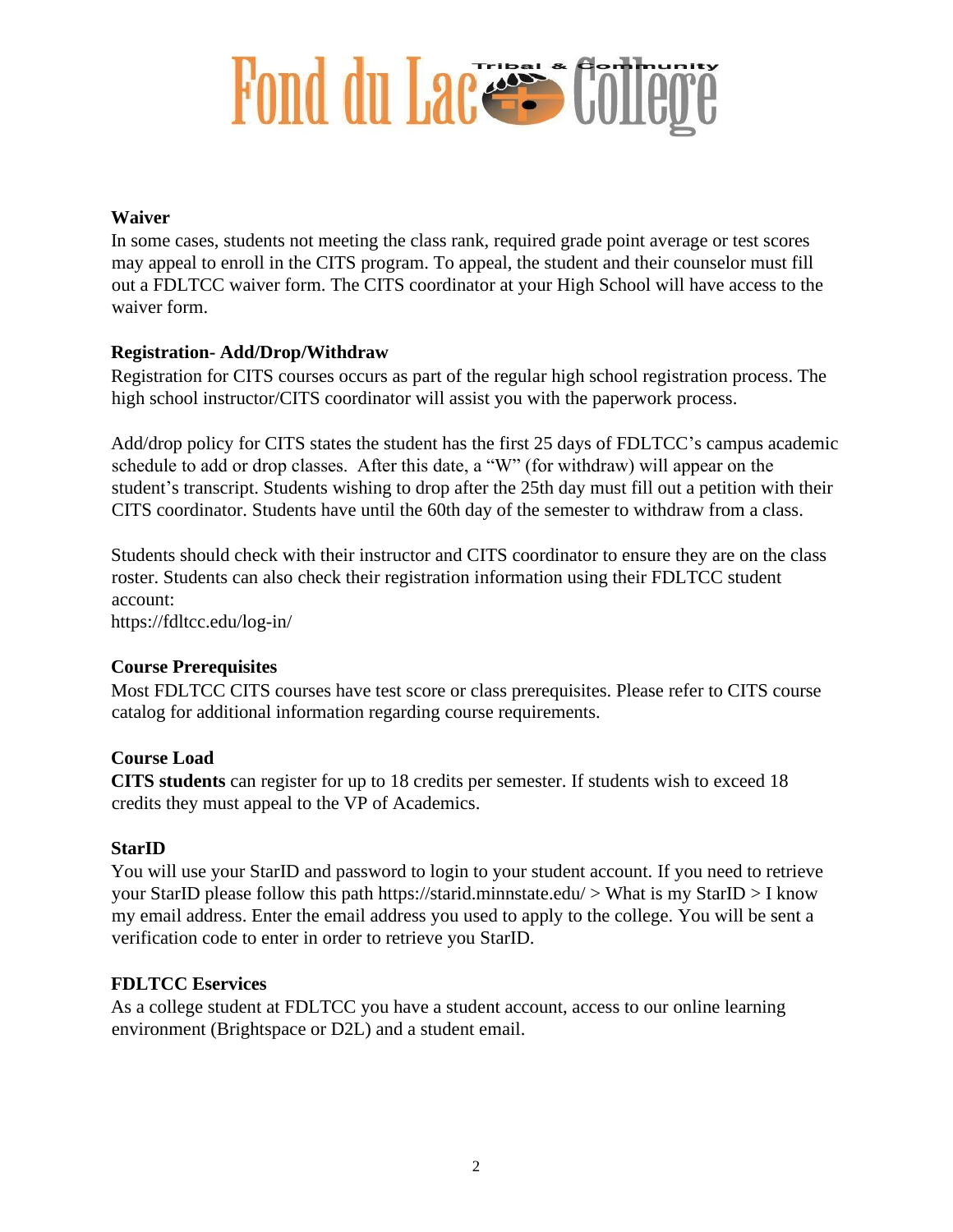#### **Campus Account Access**

To access your eservices account, follow this path: www.fdltcc.edu > current student >eservice> to Campus Account access.

### **Desire to Learn (D2L)/Brightspace**

Desire to Learn (D2L)/Brightspace is FDLTCC's learning management system for online and classroom-based courses. It is typically activated by the first day of class. If you are unable to access your class on the first day, please contact your instructor.

To access your eservices account, follow this path: www.fdltcc.edu > current student >eservice.

#### **Email**

Email is an official form of communication at FDLTCC. You should check your college email account daily for important notices and information. Email accounts will be activated near the start of the semester. To log in to your FDLTCC email account, use the following information:

Account Name: StarID@go.minnstate.edu Password: StarID password

You can also use the FDLTCC library with your StarID. Follow this path: www.fdltcc.edu > current student > academic support > Ruth A Myers library

For tech support, please contact: Pater Angelos at (218) 879-0839, peter.angelos@fdltcc.edu; Brad Bohlmann at (218) 879-0711, bradb@fdltcc.edu; or Robin Anderson at (218)879-0797, Robin.Anderson@fdltcc.edu.

### **FDLTCC CITS Benefits for Students**

- Participate in rigorous and fast-paced coursework; accelerate learning.
- Learn a subject in greater depth.
- Develop advanced-level skills in critical thinking and writing that can contribute to continued success at the college level.
- Demonstrate knowledge and understanding of a college-level subject with the high academic standards established by college faculty.
- Demonstrate a willingness to undertake academic challenges.
- Earn college credit without leaving the high school campus and, thus, decrease overall college expenses.
- "Buy" yourself future opportunities. By getting a jump start on college credits, you can gain time in your future studies to double major, study abroad, or do an internship, for example.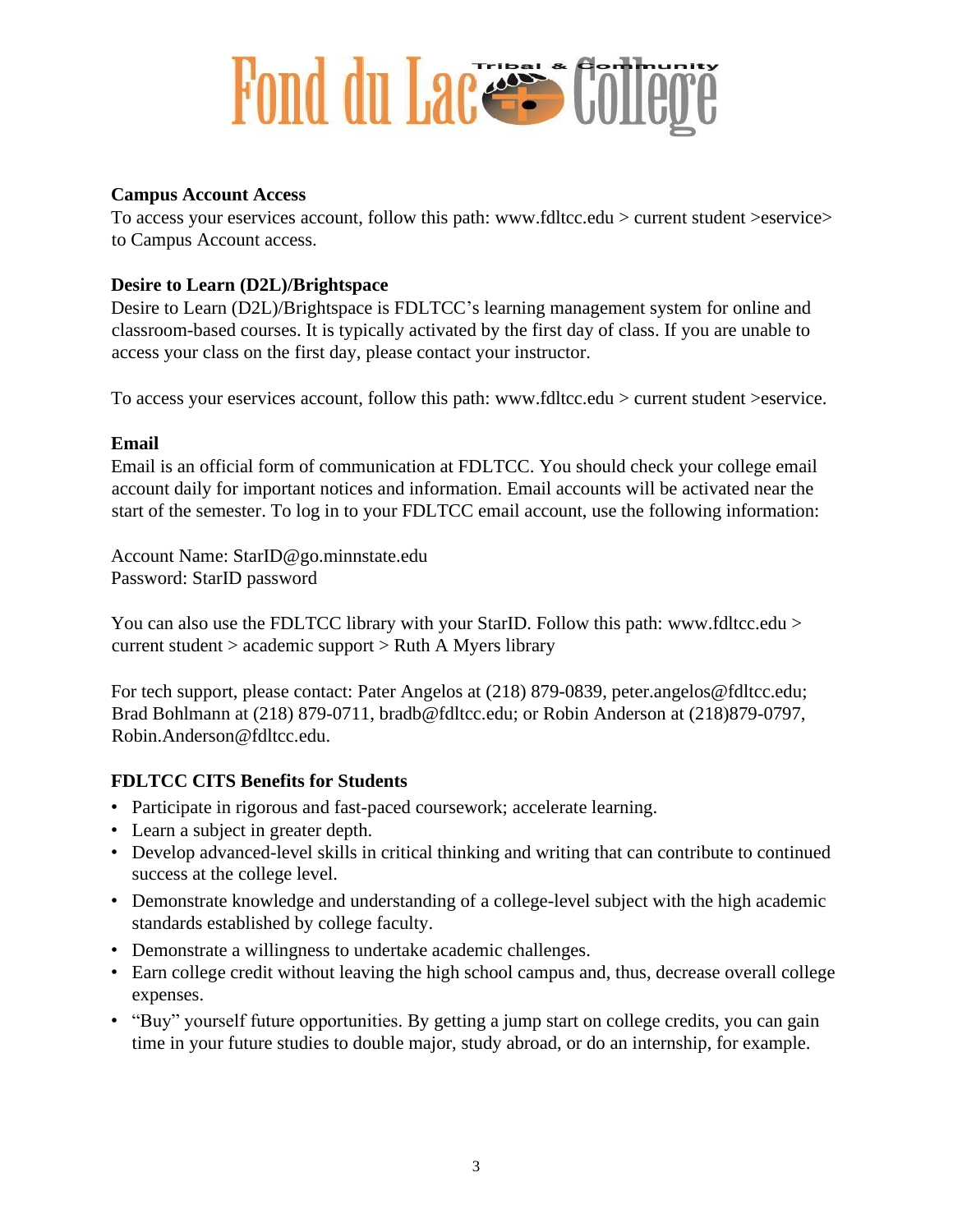#### **College Policy**

One of the most important things to remember when taking an FDLTCC CITS class is that you are an FDLTCC student. Students enrolling in college coursework for the first time should understand the implications of beginning a college transcript. Low or failing grades earned while still of high-school age can have a permanent impact on your academic future, putting your academic standing and future financial aid eligibility in jeopardy.

You are also responsible for knowing and following college policy. The FDLTCC Student Handbook can be found at: <http://fdltcc.edu/wp-lib/wp-content/uploads/2015/03/CITSStudentHandbookMarch-2015V2.pdf>

#### **Academic Integrity**

The primary academic mission of Fond du Lac Tribal and Community College is the exploration and dissemination of knowledge. Academic honesty and integrity are integral to the academic process. Academic dishonesty, cheating, plagiarism, and collusion are serious offenses that undermine the educational process and the learning experience for the entire college community.

Fond du Lac Tribal and Community College students are expected to understand and adhere to the concept of academic integrity and to the standards of conduct prescribed by the college's policy on Academic Honesty. Students are expected to assume responsibility for their work. Materials submitted in fulfillment of course, program, and college academic requirements must represent a student's own efforts. Any act of academic dishonesty attempted by a student at Fond du Lac Tribal and Community College is unacceptable and will not be tolerated.

#### Procedures

A course instructor, convinced that an act of academic dishonesty has occurred, has the authority to implement any of the following responses:

- 1. reprimand,
- 2. assignment of substitute and/or additional work,
- 3. re-examination,
- 4. lowering the grade for the assignment and/or course,
- 5. failure of and/or dismissal from the course.

The instructor will inform the chief academic officer who will determine if further disciplinary action is warranted.

A student who wishes to appeal a penalty imposed by an instructor may submit an appeal in writing. The appeal will be given to the chief academic officer. Students must submit complete and accurate information regarding an academic appeal. For more information, please see FDLTCC's student conduct policy: http://fdltcc.edu/about-us/policies-reports/academic-campuspolicies/student-conduct-code/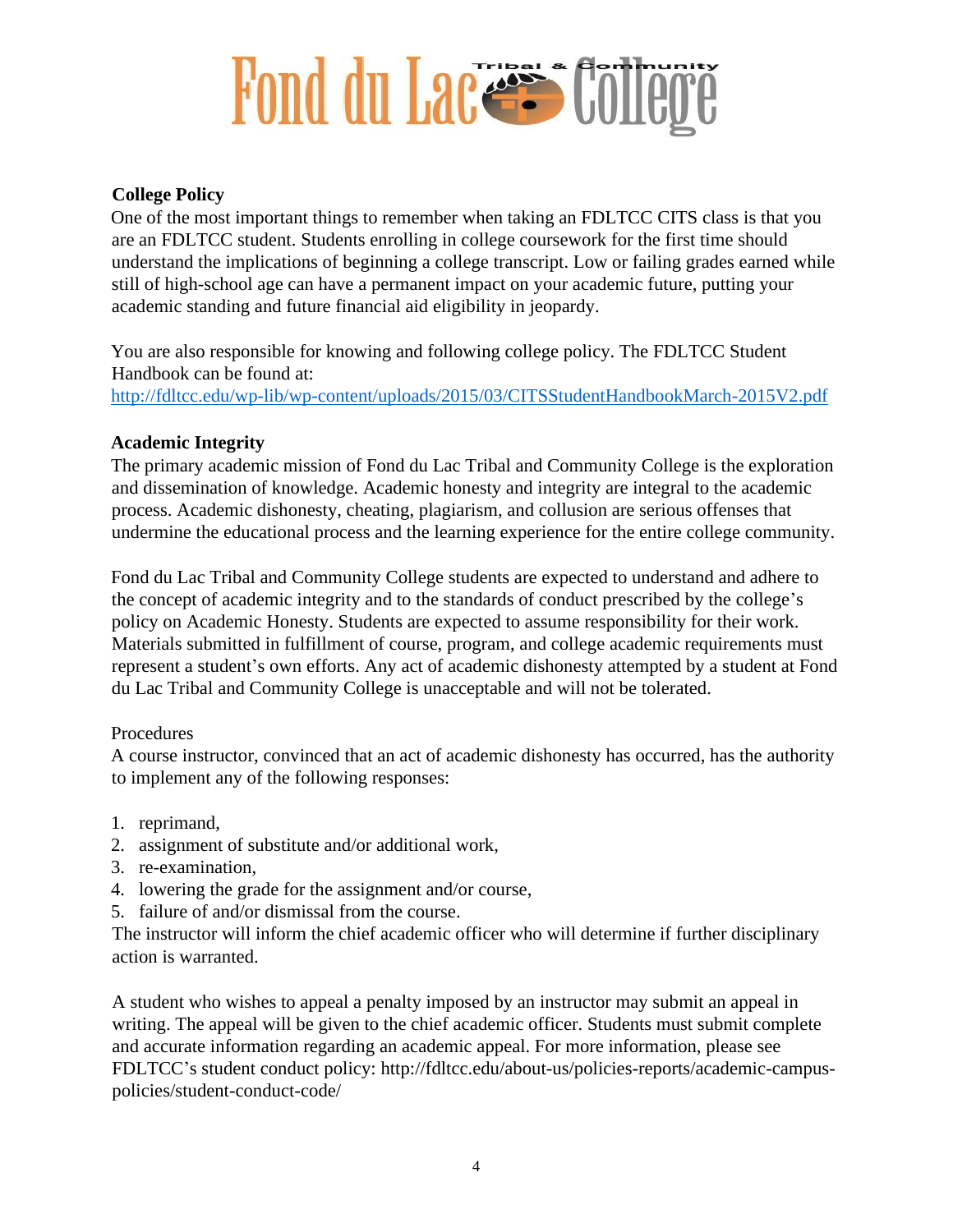#### **Family Educational Rights and Privacy Act (FERPA)**

According to the U.S. Department of Education, the FERPA policy regarding concurrent enrollment students states:

"If a student is attending a postsecondary institution - at any age - the rights under FERPA have transferred to the student. However, in a situation where a student is enrolled in both a high school and a postsecondary institution, the two schools may exchange information on that student. If the student is under 18, the parents still retain the rights under FERPA at the high school and may inspect and review any records sent by the postsecondary institution to the high school."

For additional information, please see the U.S. Department of Education website at: http://www2.ed.gov/policy/gen/guid/fpco/ferpa/index.html.

#### **Americans with Disabilities Act (ADA)**

Fond du Lac Tribal and Community College is committed to meeting the specific needs of students with disabilities and fully complies with the provisions of Section 504 of the Rehabilitation Act of 1973 and the Americans with Disabilities Act of 1990. Section 504 and the ADA mandate equal access for physically- and learning-disabled persons in educational programs.

A person with a disability is ensured the same access as all other students to programs, opportunities, and activities at Fond du Lac Tribal and Community College. Achieving full participation and integration of people with disabilities is a cooperative effort of all campus departments and personnel. Fond du Lac Tribal and Community College continues to strive to achieve excellence in its services and to assure that services are delivered equitably and efficiently to all people.

If you have questions regarding disability services or related policies, please contact the CITS coordinator at FDLTCC.

#### **FDLTCC's Satisfactory Academic Progress Policy**

In order to remain in good academic standing, students must maintain an overall GPA of 2.0 and complete 67% of attempted credits. Students that drop below the 67% completion rate or a 2.0 GPA may be put on academic warning, probation, or suspension. If a student is placed on academic warning, probation, or suspension, the student's ability to continue taking college classes or receive financial aid in the future could be affected. More on FDLTCC's academic progress policy can be found at: http://fdltcc.edu/about-us/policies-reports/academiccampuspolicies/satisfactory-academic-progress-policy/.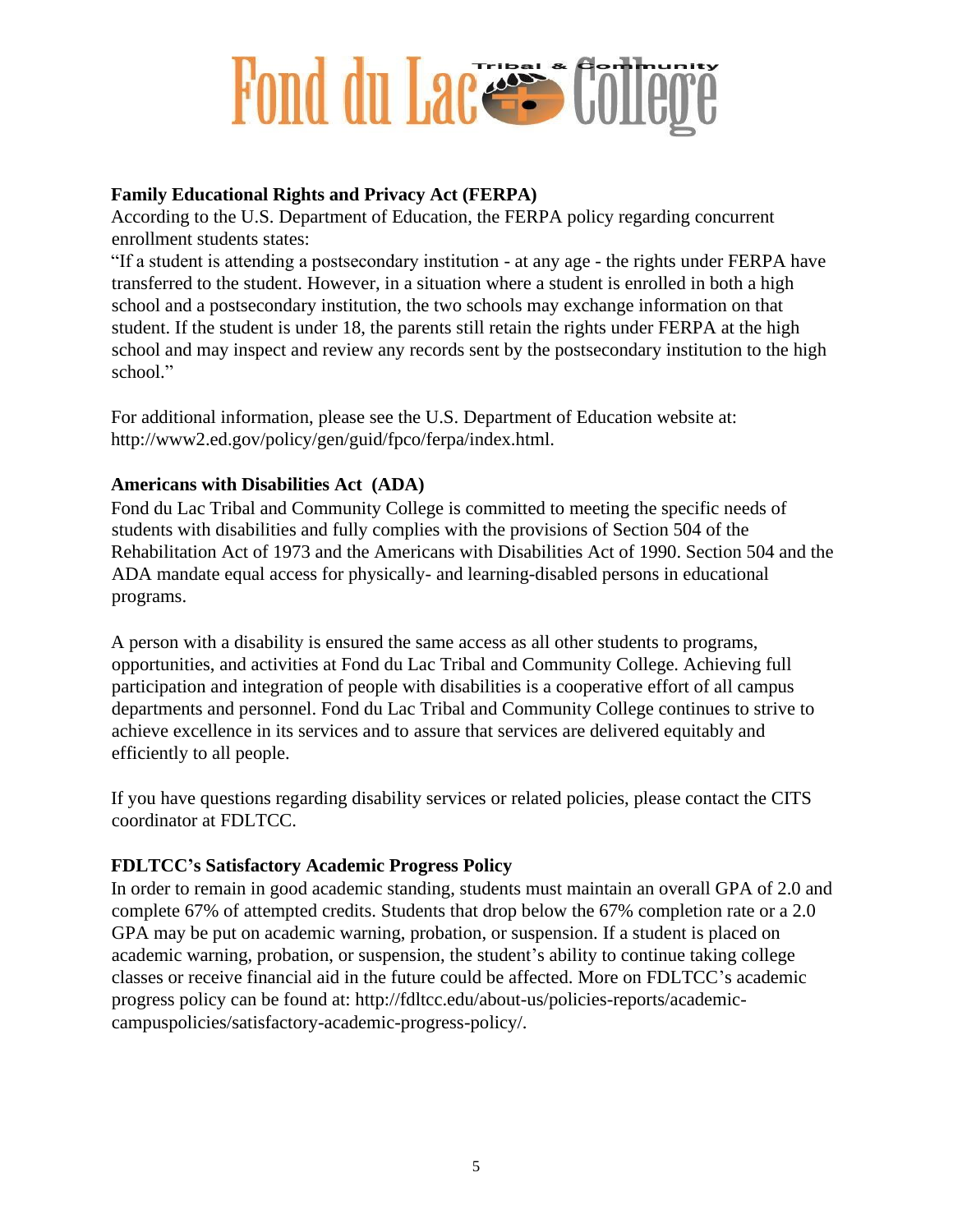#### **CITS Instructors**

Approved high school instructors at your school teach CITS courses during the regular high school day. CITS teachers are supported by a FDLTCC faculty mentor. You should see at least one college mentor at your school two or three times per semester.

#### **Course Syllabus**

The first step toward success in any college class is to carefully read the course syllabus because, in addition to assignments, a course syllabus will contain vital information about course expectations, key dates, class attendance, textbook(s), other course resources and grading criteria.

#### **Grading**

Letter grades will be assigned in each course as an evaluation of student achievement. The student's overall progress is measured by the cumulative grade point average, which is determined by dividing the sum of the grade points earned in all letter-graded courses (A–F) by the sum of all credits earned in those courses. The following grading policy is used throughout the Minnesota State system.

|               | <b>Grade</b> Definition          | <b>Grade Points per Credit</b> |
|---------------|----------------------------------|--------------------------------|
| A             | Superior                         | 4.0                            |
| B             | Above Average Achievement        | 3.0                            |
| $\mathcal{C}$ | <b>Average Achievement</b>       | 2.0                            |
| D             | <b>Below Average Achievement</b> | 1.0                            |
| F             | Inadequate Achievement           | 0.0                            |

#### **Check Grades**

Students can check their grades at the end of the course by logging in to their Campus Account at: [Login \(minnstate.edu\).](https://eservices.minnstate.edu/esession/authentication.do?campusId=163&postAuthUrl=http%3A%2F%2Feservices.minnstate.edu%2Fstudent-portal%2Fsecure%2Fdashboard.do%3Fcampusid%3D163)

#### **Academic advising**

Academic advising is an integral part of student success at Fond du Lac Tribal and Community College. All students have opportunities to discuss educational, career, and personal goals with college counselors and advisors. Advising services include course selection assistance, transfer information, and academic goal setting. Academic advisors are located in the student services office area of Fond du Lac Tribal and Community College. Faculty advisors are located in faculty office areas. Students are encouraged to either drop in during regular office hours or arrange an appointment with an academic advisor prior to course registration each semester and when preparing for graduation. Academic advising is free and open to all current and prospective students.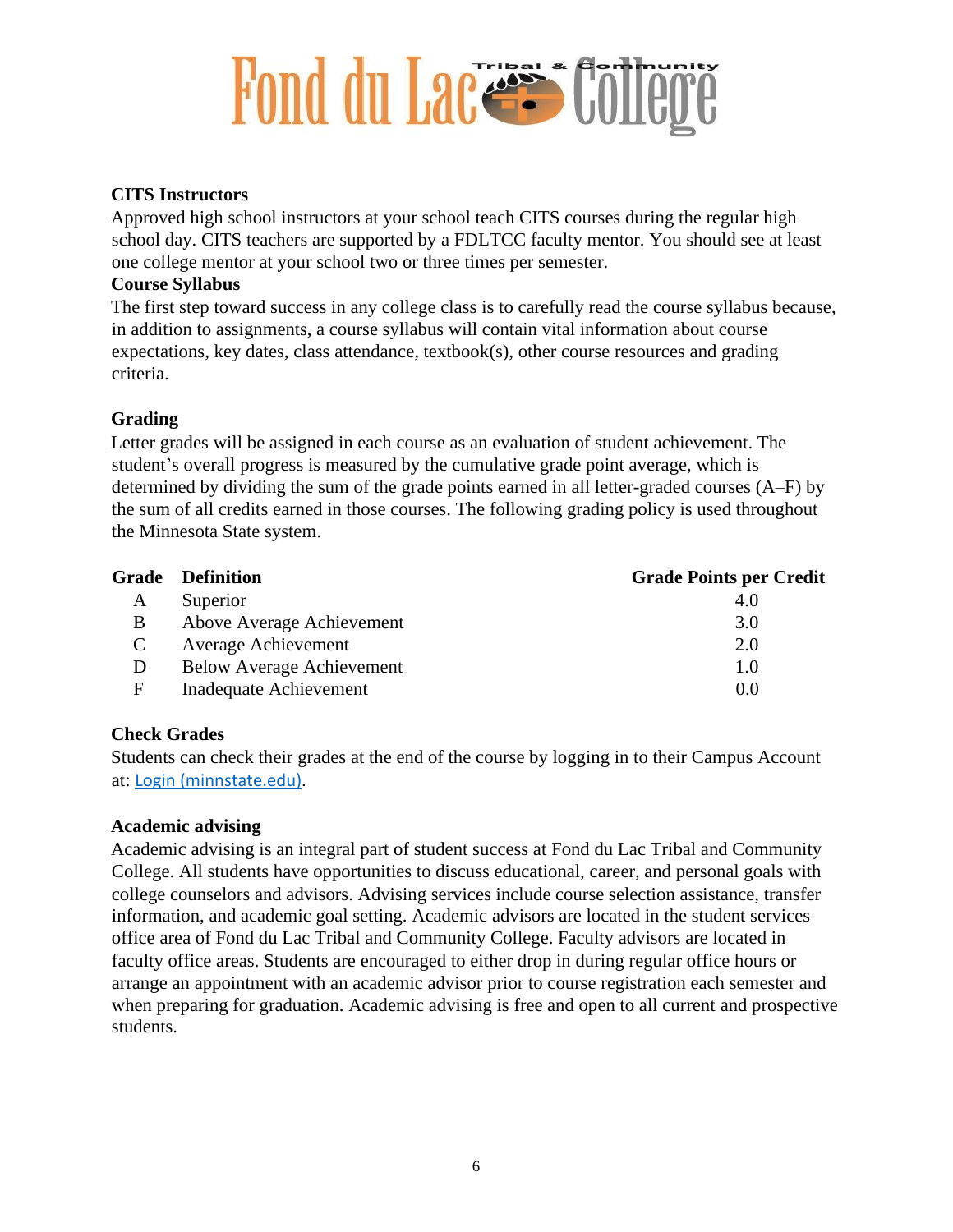#### **Center for Academic Achievement (CAA)**

The Center for Academic Achievement (CAA) offers free help with academic course work and study skills development. The CAA also offers encouragement and a place for study. To work with a tutor for a single session or up to twice per week, fill out and submit the Tutor Request Form that is available in the CAA, from an advisor, or by clicking on the link below. The CAA is located in Room W121 in the west wing of the main campus building. Visit the CAA online at: https://fdltcc.edu/current-students/academic-support/center-for-academic-achievement/.

#### **Online Tutoring**

Tutor.com is an online tutoring program that connects you to an expert tutor the moment you need help. You can connect 24/7 for assistance in over 50 subjects.

#### **Accessing the Degree Audit Report (DARS)**

The Degree Audit Report (DARS) is a computerized listing of degree requirements and required courses that a student must take to earn a specific degree at Fond du Lac Tribal and Community College. Students can access their DARS report by doing the following:

1) Log in to your Campus Account**:** [Login \(minnstate.edu\).](https://eservices.minnstate.edu/esession/authentication.do?campusId=163&postAuthUrl=http%3A%2F%2Feservices.minnstate.edu%2Fstudent-portal%2Fsecure%2Fdashboard.do%3Fcampusid%3D163)

2) Click on "Grades and Transcripts" to print the Interactive Degree Audit Report.

Students can verify their major/program and determine what classes they need to meet graduation requirements.

#### **Program Planners and where to find Program Planners**

Students need to take required courses for specific programs at Fond du Lac Tribal and Community College, and a program planner is a one-page handout that shows course and degree requirement information.

Go to the Program Planner page here: [https://fdltcc.edu/program-planner-checklists/.](https://fdltcc.edu/program-planner-checklists/) You will find all of the Program Planner checklists that contain course requirements for the degrees and certificates that are offered at Fond du Lac Tribal and Community College.

#### **Request a transcript**

If you need an official transcript from Fond du Lac Tribal and Community College for a Minnesota State college or university, that institution will be able to obtain your transcript at no charge to you. Please contact the Admissions Office or Registrar at your receiving institution for further information.

To send an official transcript to another college, Fond du Lac Tribal and Community College has authorized the National Student Clearinghouse to provide transcript ordering via the web, which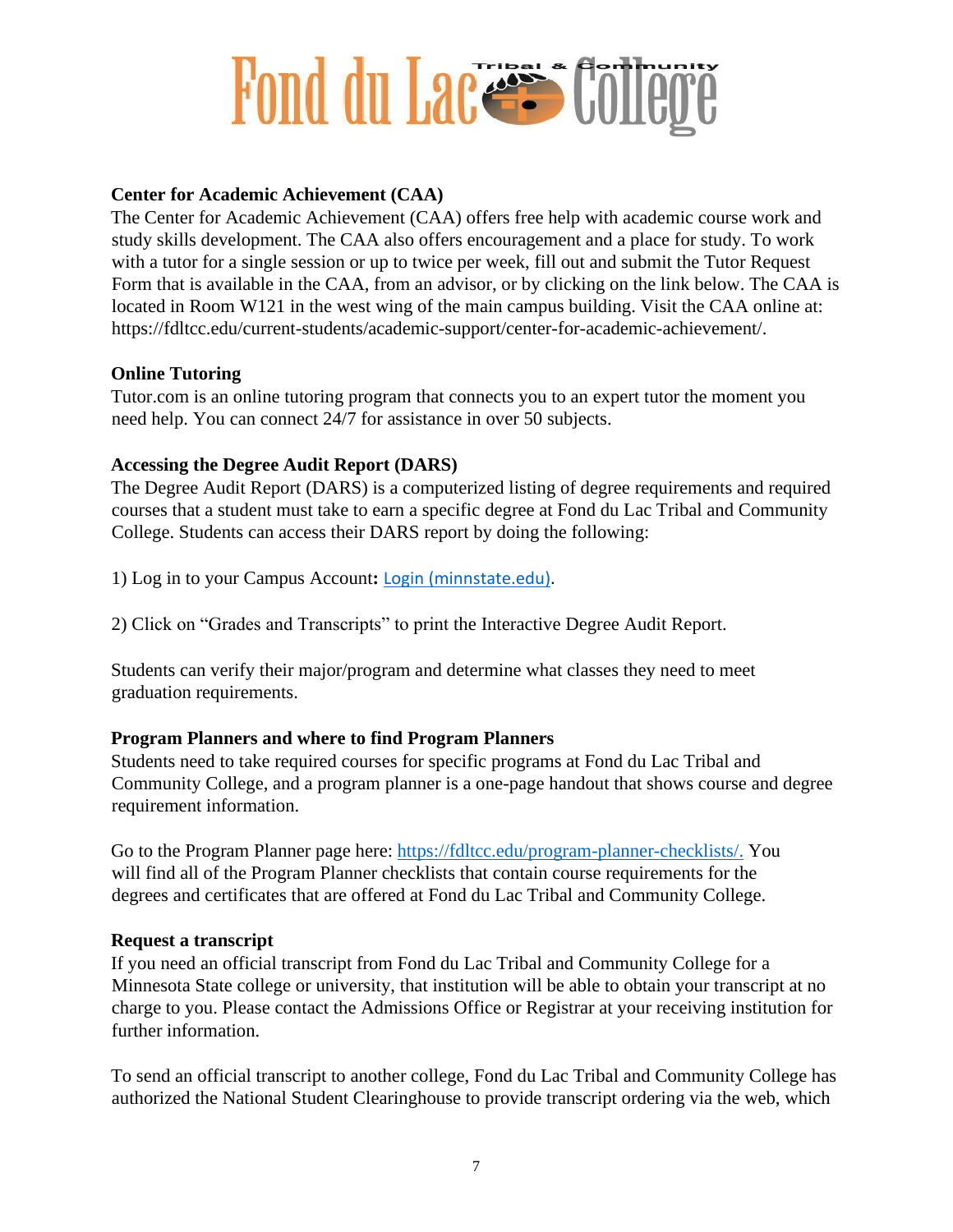

is the fastest way to get a transcript and is recommended. You can order transcripts using any major credit card. Your card will only be charged after your order has been completed. Click <https://tsorder.studentclearinghouse.org/school/select> to order official transcripts via the National Student Clearinghouse. The National Student Clearinghouse site will walk you through placing your order, including delivery options and fees. You can order as many transcripts as you like in a single session. A processing fee will be charged per recipient. Order updates will be emailed to you. You can also track your order online.

Students with a business hold on their Fond du Lac Tribal and Community College record will not be able to get an official transcript from the Records and Registration Office until all holds have been cleared. Please contact the Business Office for further information: 218-879-0812.

#### **Online Access to Transcripts**

Students may view and print unofficial copies of their transcript through their Campus Account located here: [Login \(minnstate.edu\)](https://eservices.minnstate.edu/esession/authentication.do?campusId=163&postAuthUrl=http%3A%2F%2Feservices.minnstate.edu%2Fstudent-portal%2Fsecure%2Fdashboard.do%3Fcampusid%3D163)

#### **Types of College Credit Recognition**

Recognition of your FDLTCC credits earned through CITS can come in several forms. Be aware of these distinctions as you apply to other colleges and universities.

Credits may:

- 1. Directly transfer toward your chosen degree
- 2. Count as elective credits
- 3. Exempt you from taking a required course
- 4. Make you eligible for placement into a higher-level course

If your credit is not accepted, contact the CITS Program Coordinator at 218-879-0795 for assistance.

The following two links from the mntransfer.org website provide descriptions of the transferability of different types of associate degrees/programs and a transfer action plan to help students explore the transfer process. The action plan will also help you navigate the resources available to you as you go through transfer:

[http://www.mntransfer.org/students/basics/s\\_step.php](http://www.mntransfer.org/students/basics/s_step.php) [http://www.mntransfer.org/students/plan/s\\_tap.php](http://www.mntransfer.org/students/plan/s_tap.php)

More information on transferring can be found at: <http://fdltcc.edu/current-students/graduation-transfer/transfer-information/>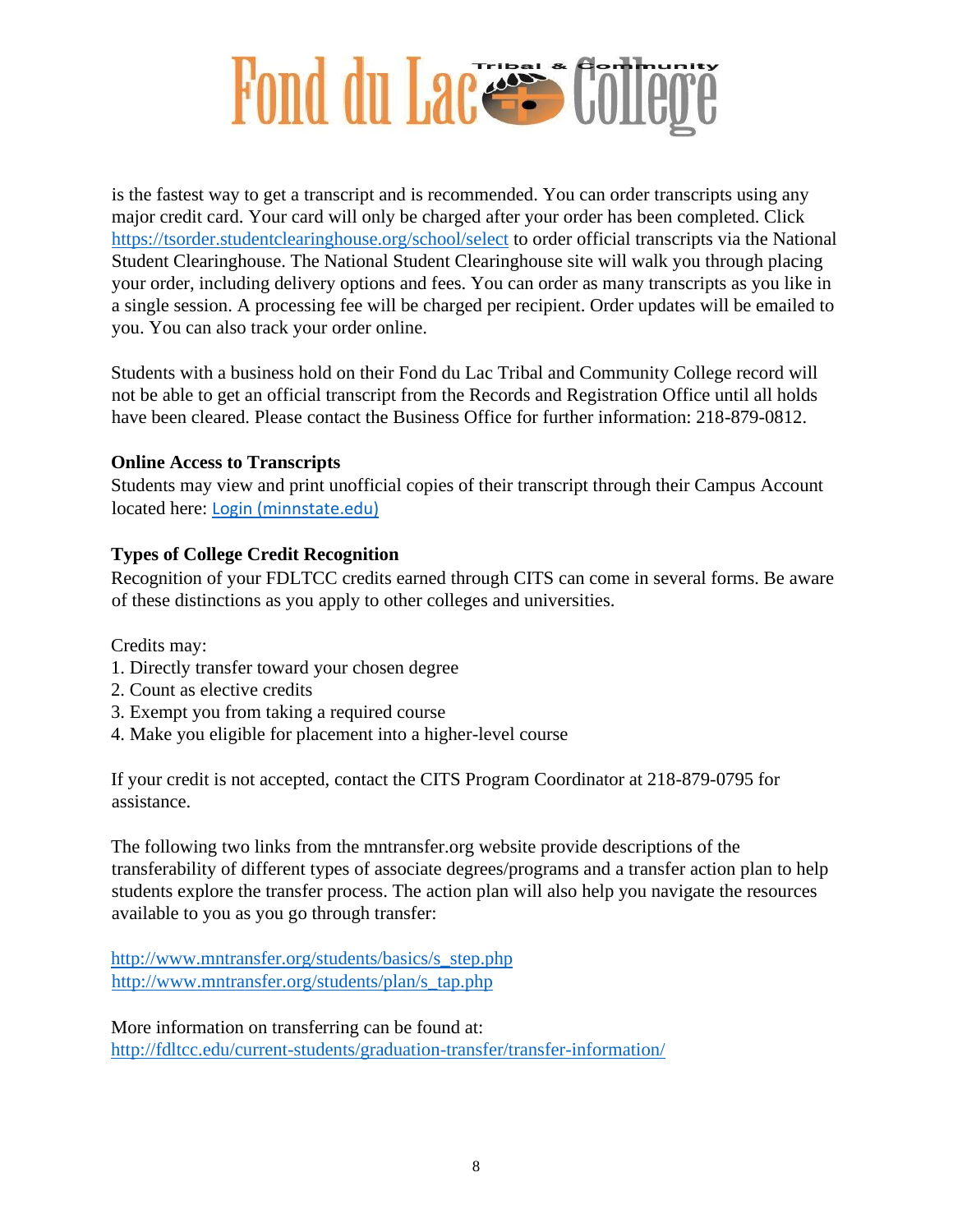

### **Important FDLTCC website addresses:**

Fond du Lac Tribal and Community College Homepage: [http://www.fdltcc.edu](http://www.fdltcc.edu/)

Handbook and Planner: <http://fdltcc.edu/academics/student-handbook/>

College Catalog: <http://fdltcc.edu/academics/catalog/>

Student Conduct Policy: [https://fdltcc.edu/admissions/about-us/policies-reports/academic-campus](https://fdltcc.edu/admissions/about-us/policies-reports/academic-campus-policies/student-conduct-code/)[policies/studentconduct-code/](https://fdltcc.edu/admissions/about-us/policies-reports/academic-campus-policies/student-conduct-code/)

Course Outlines:<https://fdltcc.edu/course-outlines/>

Student e-service Access:<http://fdltcc.edu/log-in/>

CITS Course Descriptions: <https://fdltcc.edu/wp-lib/wp-content/uploads/2019/07/CITS-Course-List-July-2019.pdf>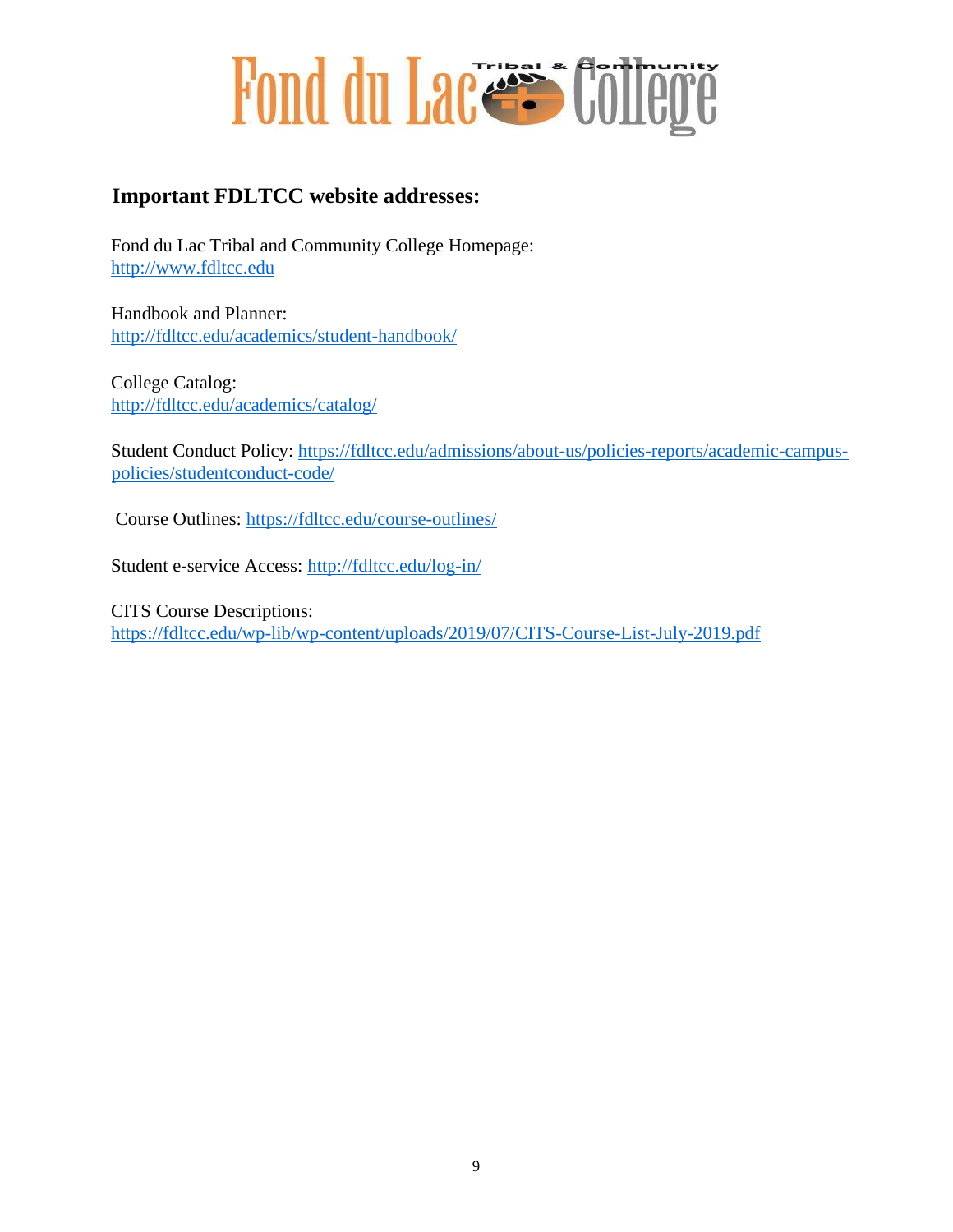

### **Important FDLTCC phone numbers**

Fond du Lac Tribal and Community College Phone Numbers: Local 218-879-0800 Toll Free 1-800-657-3712

College Fax Number: 218-879-0814

**College in the Schools Staff:** 

**Vice President of Academics Affairs:**  Dr. Anna Fellegy 218-879-0878 afellegy@fdltcc.edu

**Dean of Student Services:**  Anita Hanson 218-879-0805 anita.hanson@fdltcc.edu

**College in the Schools Coordinator:**  Damien Paulson 218-879-0795 dpaulson@fdltcc.edu

**Accuplacer Testing:**  Damien Paulson 218-879-0795 dpaulson@fdltcc.edu

**Records and Registration Department:**  Erica Clark 218-879-0885 erica@fdltcc.edu

**Assistant Registrar**:

**Disability Services Coordinator:**  Nancy Heller Olsen 218-879-0864 nancy.olsen@fdltcc.edu

**Library Director:**  Keith Cich 218.879.0837 keith.cich@fdltcc.edu

**Library Service Desk:**  218-879–0838 library@fdltcc.edu

**FDLTCC address:**  2101 14th Street Cloquet, Minnesota 55720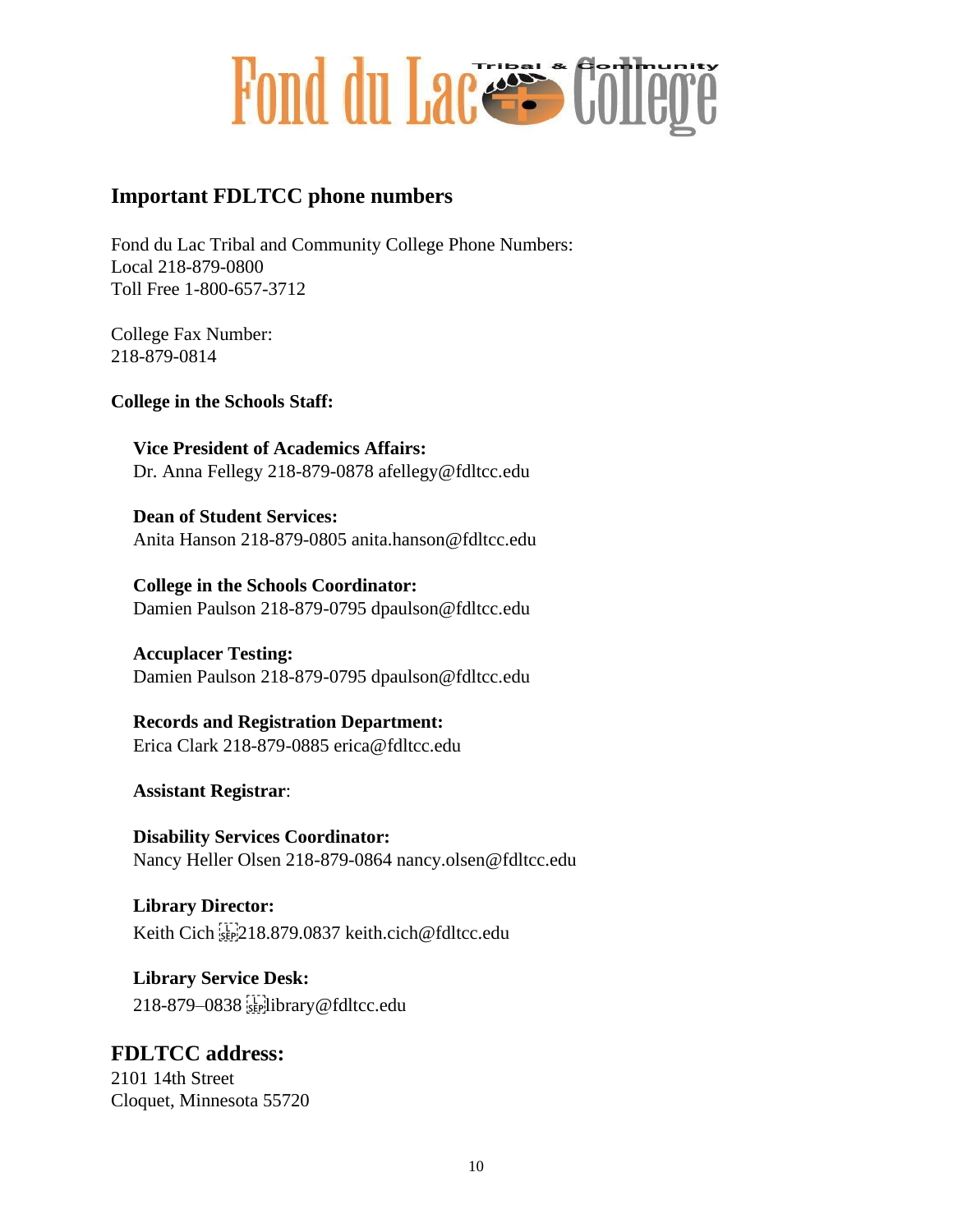

### **Ruth A. Myers Library CITS Student FAQ**

Welcome to the Ruth A. Myers Library at Fond du Lac Tribal & Community College (FDLTCC). As a student, the library has a variety of resources and services available to assist you. Please read our list of frequently asked questions below. Do not see the answer to your question? Contact the librarian for additional help. Thank you.

#### **Where is the library's website located?**

From the FDLTCC [home page](http://www.fdltcc.edu/) [h](http://www.fdltcc.edu/)over over Current Students and click Ruth A. Myers Library or access it directly at Ruth A. Myers Library.

#### **How do I search the library catalog?**

Primo OneSearch is our library catalog. Primo allows you to search all the physical items in the library, most of our electronic databases, and submit interlibrary loan requests for resources from other libraries.

#### **What are electronic databases and how do I search them?**

Electronic databases are collections of digital resources such as scholarly journal articles, popular magazines, newspapers, streaming videos and more. Access the A-Z Database list to browse a full list of library databases with a description of each resource.

#### **Can I access library resources off campus?**

All electronic library resources are accessible off campus. When accessing our resources, you will be prompted to log in using your FDLTCC StarID and password. If you have issues logging in, contact the librarian for help.

#### **What are the library hours?**

The librarian is available virtually Monday through Friday, 9 a.m. – 4 p.m. You can email the librarian with questions or request a Zoom meeting for live support. Through Zoom, the librarian can share their screen to provide research help or troubleshoot technology issues. The physical library space is currently limited to Tuesdays from 9 a.m.  $-1$  p.m. and Thursdays from Noon  $-4$ p.m. Physical library materials can be checked out during open hours, or curbside pickup can be scheduled by email.

#### **How do I contact the librarian?**

Email the librarian at keith.cich@fdltcc.edu or call 218.879.0837. You can ask a question or request a date and time for a Zoom meeting. Due to limited phone access please leave a voicemail if calling.